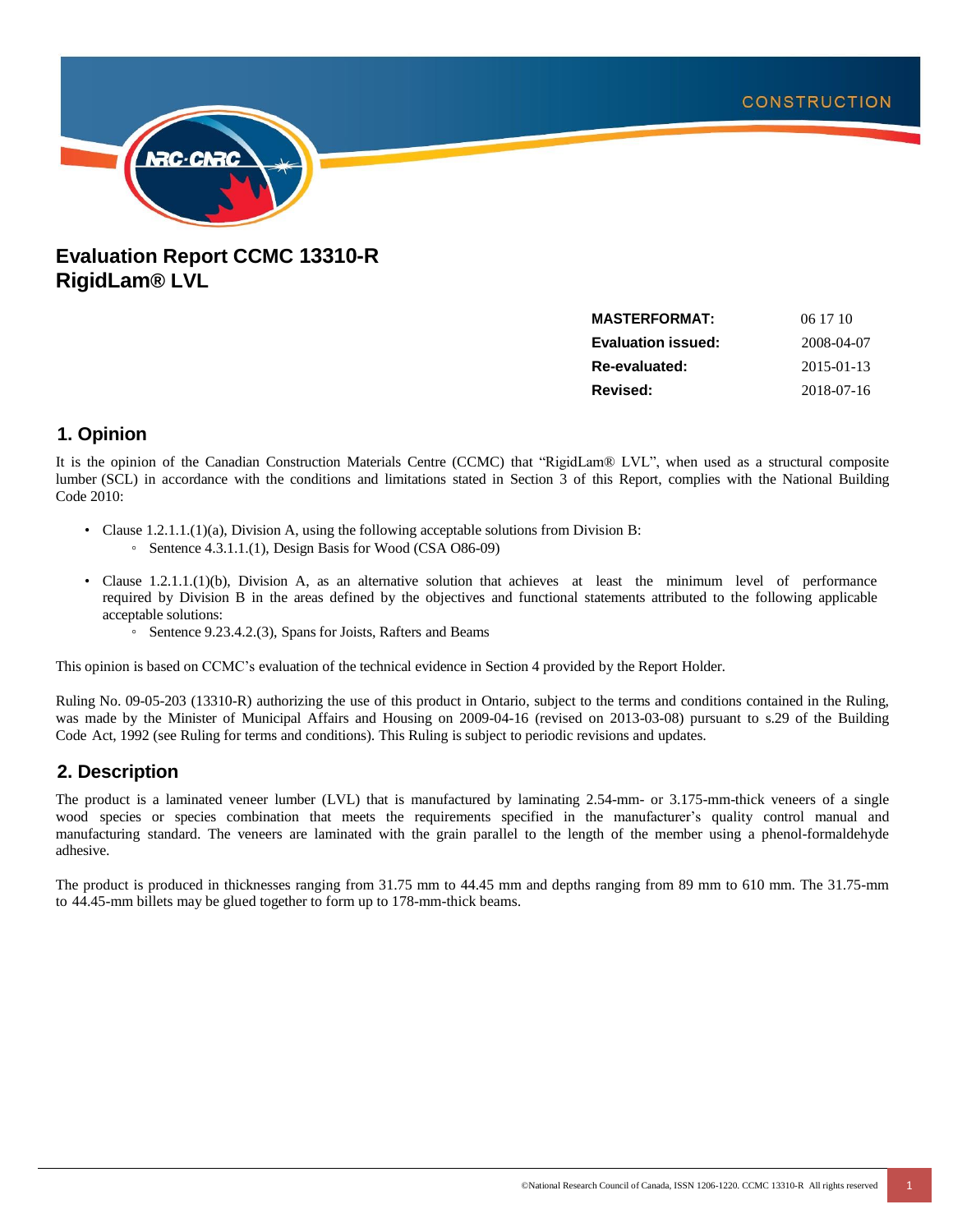

**Figure 1. "RigidLam® LVL"**

### **3. Conditions and Limitations**

CCMC's compliance opinion in Section 1 is bound by the "RigidLam® LVL" being used in accordance with the conditions and limitations set out below.

- The product, as with all SCL, is intended for dry service applications only.<sup>1</sup>-
- The product is intended for use in construction as an alternative material to lumber. Proprietary design values for the product are to be used by professional engineers to design in accordance with CSA O86-09, "Engineering Design in Wood," and Part 4, Structural Design, of Division B of the NBC 2010, for use in structural applications such as beams, headers, joists, rafters, and columns as intended by the product manufacturer. The specific application must be qualified through testing and validated by the manufacturer. Applications such as I-joist flanges, studs and metal-plated truss chords are beyond the scope of this Evaluation.
- The pre-engineered tables in the design guide listed below have been provided to CCMC by Roseburg Forest Products to demonstrate compliance with Part 9 buildings for acceptance by the local authority having jurisdiction (AHJ):
	- *i. Roseburg Forest Products Design Guide*<sup>2</sup>-

When the product is used as a joist in simple and multiple spans supporting uniform loads only, the installation must be in accordance with the content of the Roseburg Forest Products' publication entitled, "Design Guide – Engineered Wood Products, Limit States Design," dated August 2012.

The product must be installed in accordance with Roseburg Forest Products' installation guidelines noted in the document for those applications falling within the scope of the document. Applications outside the scope of the installation guidelines require engineering on a case-by-case basis.

ii. *Roseburg's Installation Details* The product must be installed using nails and bolts in accordance with the manufacturer's size and spacing specifications. The ends of all the beams must be restrained to prevent rollover. The compression edges of all the beams must be continuously laterally supported.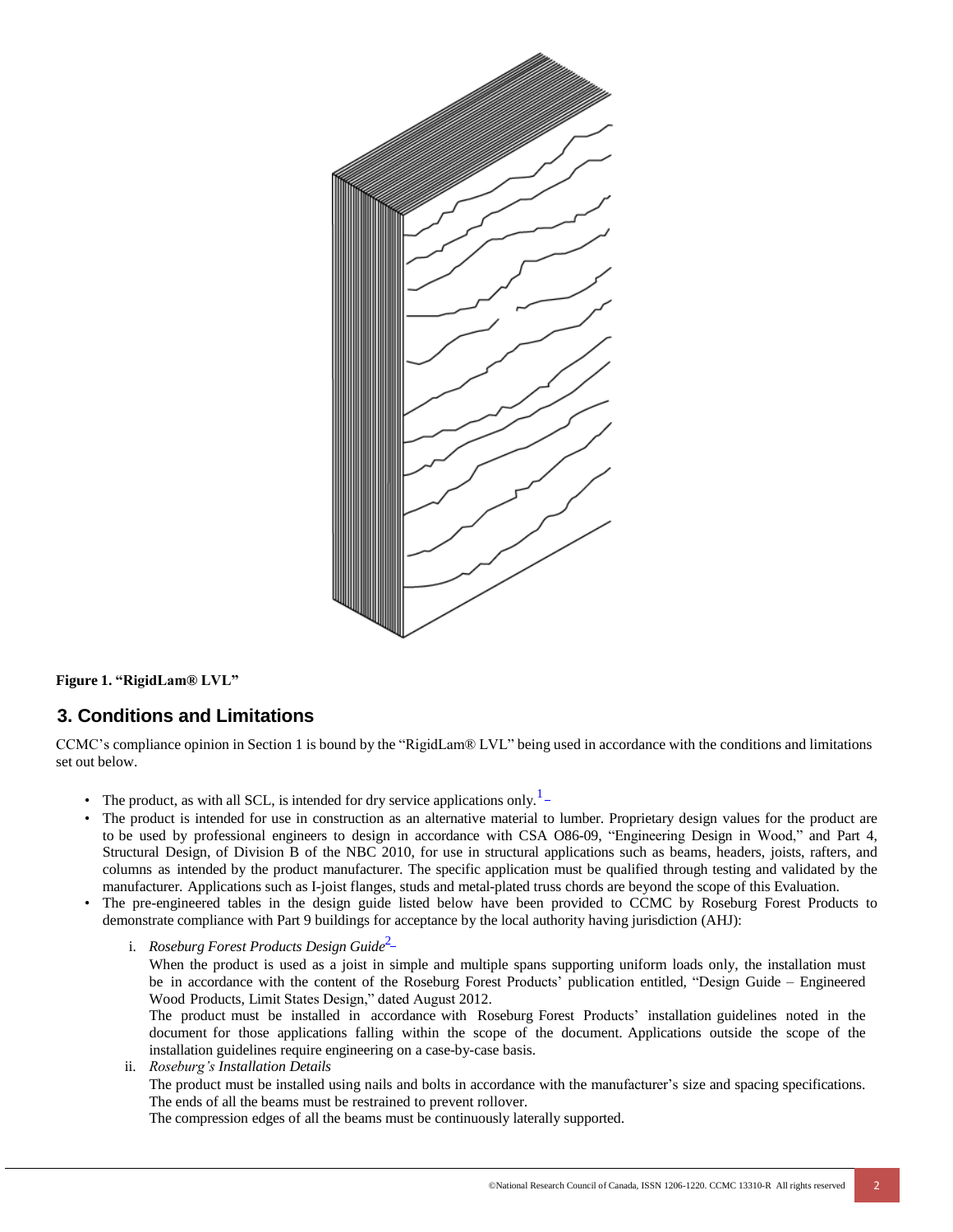iii. *Engineering Required*

For structural applications beyond the scope/limitations of the above-referenced Roseburg Forest Products' publication or when required by the AHJ, the drawings or related documents must bear the authorized seal of a professional engineer skilled in wood design and licensed to practice under the appropriate provincial or territorial legislation. The product must be designed in accordance with the requirements of CSA O86 and Part 4 of Division B of the NBC 2010. The specified strengths and fastener limits for the product must not exceed the values set forth in Tables 4.1.1 and 4.1.2.

The engineer must design in accordance with CSA O86, and may use as a guide, the "Engineering Guide for Wood Frame Construction," published by the Canadian Wood Council.

iv. *Engineering Support Provided by Manufacturer* Roseburg Forest Products provides engineering support for their product and may be consulted at: **[www.roseburg.com](http://www.roseburg.com/) Tel.: (800) 347-7260 Fax: (541) 679-2612**

#### **Notes:**

- 1 All lumber, wood-based panels and proprietary engineered wood products are intended for dry service conditions. "Dry service" is defined as the in-service environment under which the equilibrium moisture content (MC) of lumber is 15% or less over a year and does not exceed 19% at any time. Wood contained within the interior of dry, heated or unheated buildings has generally been found to have a MC between 6% and 14% according to season and location. During construction, all wood-based products should be protected from the weather to ensure that the 19% MC is not exceeded in accordance with Article 9.3.2.5., Moisture Content, of Division B of the NBC 2010.
- 2 The pre-engineered tables present the pre-engineered factored resistance of the beam. The AHJ may require further engineering to determine the factored load in accordance with Part 4, Structural Design, of Division B of the NBC 2010.

### **4. Technical Evidence**

The Report Holder has submitted technical documentation for CCMC's evaluation. Testing was conducted at laboratories recognized by CCMC. The corresponding technical evidence for this product is summarized below.

#### **4.1 Design Requirements**

| Table 4.1.1 Specified Strengths (MPa) and Modulus of Elasticity (MPa) <sup>1</sup> -of the Product |  |  |  |
|----------------------------------------------------------------------------------------------------|--|--|--|
|                                                                                                    |  |  |  |

|                                                      | <b>Property</b>                    | Grade 1.5E | Grade 1.8E | Grade 2.0E | Grade 2.2E |
|------------------------------------------------------|------------------------------------|------------|------------|------------|------------|
| Bending (edge loading) <sup>2</sup> , fb             |                                    | 28.67      | 33.13      | 39.50      | 43.32      |
| Bending (plank loading) <sup>3</sup> , fb            |                                    | 25.71      | 33.13      | 39.50      | 43.32      |
| Tensile (parallel to grain) <sup>4</sup> , ft        |                                    | 15.98      | 18.11      | 22.38      | 25.84      |
| Compressive (parallel to grain), fc                  |                                    | 21.46      | 26.41      | 33.01      | 35.21      |
| <b>Compressive</b><br>(perpendicular to grain), fcp: | parallel to glue line (beam)       | 7.22       | 8.79       | 9.41       | 10.67      |
|                                                      | perpendicular to glue line (plank) | 5.46       | 5.46       | 5.46       | 6.28       |
| Horizontal shear, fy:                                | perpendicular to glue line (beam)  | 2.82       | 3.59       | 3.72       | 4.16       |
|                                                      | parallel to glue line (plank)      | 1.37       | 1.54       | 1.54       | 1.52       |
| Modulus of elasticity <sup>5</sup> , E:              | edge bending                       | 10 340     | 12410      | 13 790     | 15 170     |
|                                                      | plank bending                      | 10 340     | 12410      | 13 790     | 15 170     |

#### **Notes to Table 4.1.1:**

- 1 The values are in accordance with CSA O86.
- 2 The specified edgewise bending strength, fb, is based on a standard depth of 305 m. For other depths, multiply by  $K_{zb} = (305/d)^{1/8}$ , where d = depth (mm). For depths less than 89 mm, multiply by  $K_{zb} = 1.166$ .
- 3 The specified plankwise bending strength, fb, is based on a standard thickness of 44.5 mm. For thicknesses exceeding 44.5 mm, multiply by  $K_{zb} = (44.5/t)^{1/5}$ , where t = thickness (mm). For thicknesses less than 44.5 mm, multiply by  $K_{zb} = 1.0$ .
- The specified tensile strength, ft, is based on a standard length of 6 096 mm. For other lengths, multiply by  $K_{zt} = (6.096/L)^{1/9}$ , where  $L =$  length (mm). For lengths less than 1 220 mm, multiply by  $K_{zt} = 1.196$ .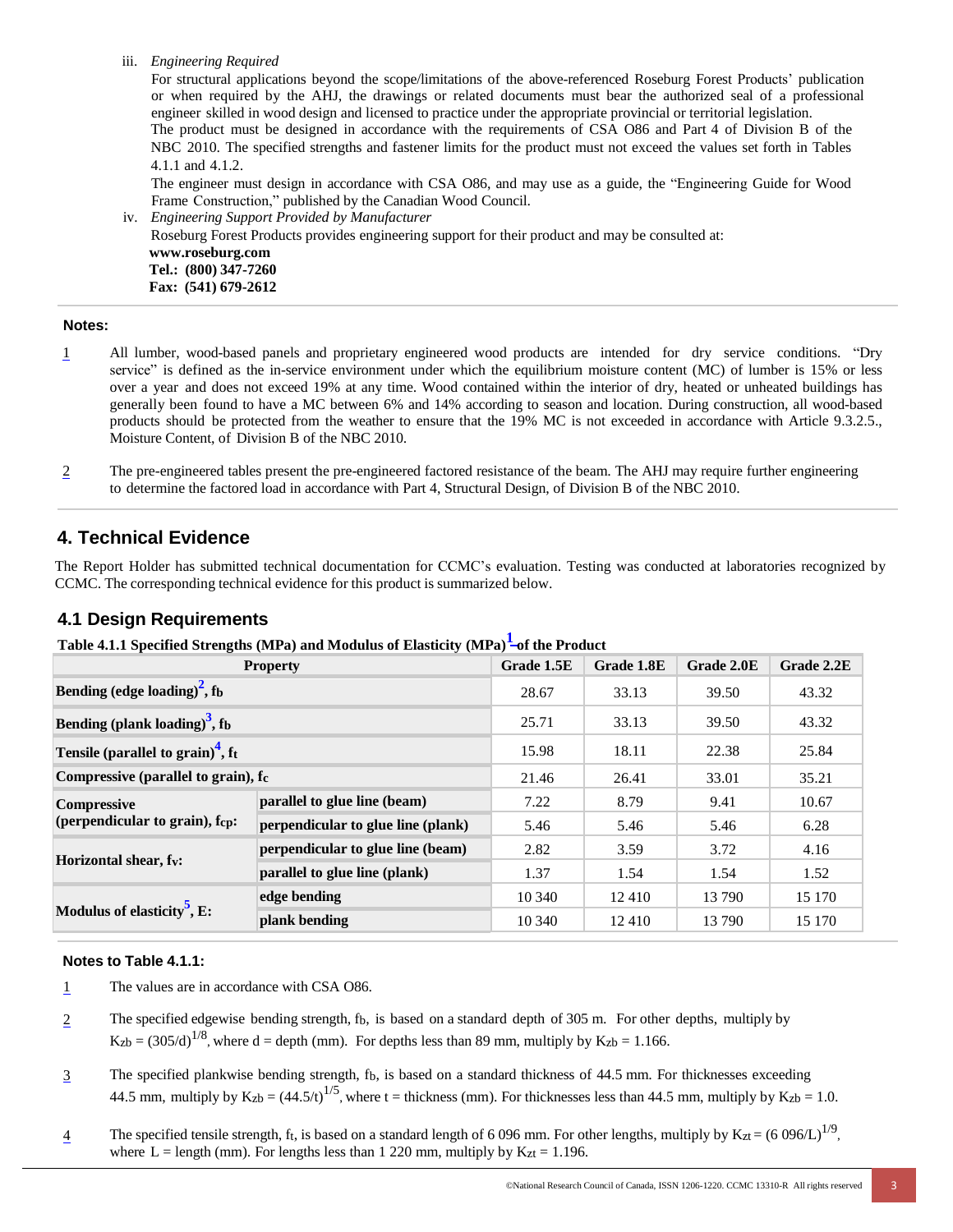5 For uniformly loaded simple span beams, the deflection must be calculated as follows:  $\Delta$  = 5wL<sup>4</sup>/384 EI

where:  $\Delta$  = deflection (mm) w = specified uniform load  $(N/mm) L = span (mm)$  $E =$  modulus of elasticity (MPa) I = moment of inertia =  $bd^3/12$  (mm<sup>4</sup>)

|                       |                  | <b>Nails</b>         |                   |                         |      | Bolts <sup>1</sup>   |
|-----------------------|------------------|----------------------|-------------------|-------------------------|------|----------------------|
| <b>Veneer Species</b> | <b>LVL Grade</b> | <b>Lateral Loads</b> |                   | <b>Withdrawal Loads</b> |      | <b>Lateral Loads</b> |
|                       |                  | Face <sup>2</sup>    | Edge <sup>2</sup> | Face                    | Edge | Face <sup>2</sup>    |
| Douglas-fir           | 1.5E             | 0.50                 | 0.50              | 0.50                    | 0.50 | 0.47                 |
|                       | $1.8E -$         | 0.50                 | 0.50              | 0.50                    | 0.50 | 0.50                 |
|                       | 2.0E             | 0.50                 | 0.50              | 0.50                    | 0.50 | 0.50                 |
|                       | 2.2E             | 0.50                 | 0.50              | 0.50                    | 0.50 | 0.50                 |

### **Table 4.1.2 Relative Density (or Specific Gravity) for Fastener Design for the Product**

#### **Notes to Table 4.1.2:**

- 1 For 12.7-mm or 19.1-mm bolts.
- 2 Load direction perpendicular to and parallel to the grain.

| <b>Product Thickness</b> | <b>Nail Type and Size</b> | Minimum Nail Spacing <sup>2 3</sup> (mm) | Nail End Distance <sup>2</sup> (mm) |
|--------------------------|---------------------------|------------------------------------------|-------------------------------------|
| Less than 38 mm          | 8d box                    | 76.2                                     | 38.1                                |
|                          | 8d common                 | 76.2                                     | 50.8                                |
|                          | 10d and 12d box           | 76.2                                     | 50.8                                |
|                          | 10d and 12d common        | 101.6                                    | 76.2                                |
|                          | 16d sinker                | 101.6                                    | 76.2                                |
|                          | 16d common                | 152.4                                    | 101.6                               |
| 38 mm and greater        | 8d box                    | 50.8                                     | 25.4                                |
|                          | 8d common                 | 76.2                                     | 50.8                                |
|                          | 10d and 12d box           | 76.2                                     | 50.8                                |
|                          | 10d and 12d common        | 101.6                                    | 76.2                                |
|                          | 16d sinker                | 101.6                                    | 76.2                                |
|                          | 16d common                | 152.4                                    | 76.2                                |

### **Table 4.1.3 Nail Spacing1 – Installed Parallel to the Glue Line**

#### **Notes to Table 4.1.3:**

- 1 Table 4.1.3 is based on a minimum member depth of 88.9 mm when nailing into the narrow face of the material, parallel to the glue line.
- 2 Spacing and end distances apply to single rows of nails.
- 3 The minimum allowable edge distance is 6.35 mm.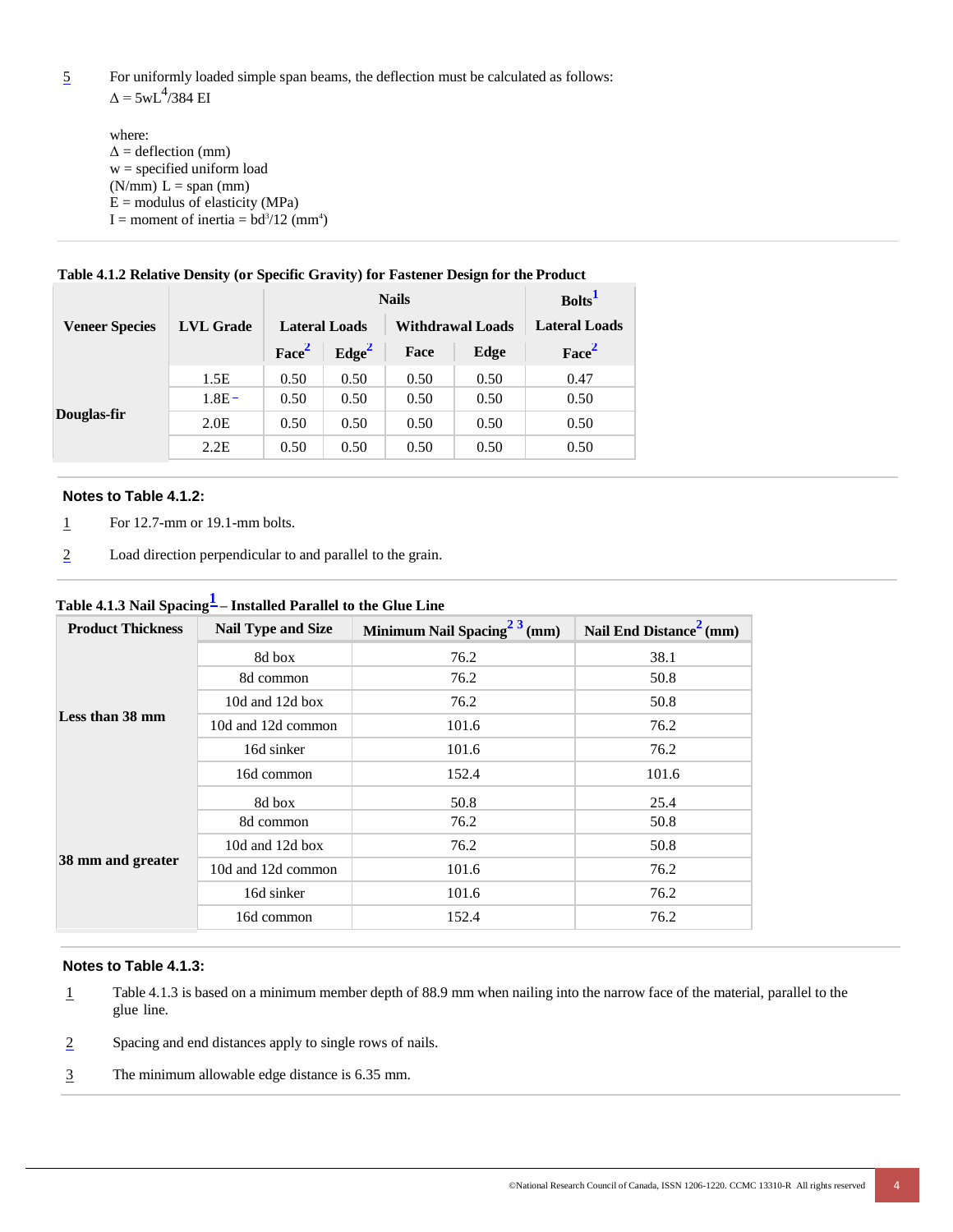This Evaluation Report is applicable only to this product when labelled with the APA EWS certification mark and the phrase "CCMC 13310-R" on each member.

The manufacturing quality assurance program has been adapted to include requirements specified in ASTM D 5456-07, "Standard Specification for Evaluation of Structural Composite Lumber Products," and is verified by APA-The Engineered Wood Association as part of the product certification. APA-The Engineered Wood Association conducts monthly audits of the manufacturing plants and the quality assurance program.

## **Report Holder**

Roseburg Forest Products Co. 10599 Old Highway 99 South Dillard, OR 97432-0288 U.S.A.

| Telephone:  | 541-679-3311 |
|-------------|--------------|
| <b>Fax:</b> | 541-784-2593 |

## **Plant(s)**

Riddle, OR, U.S.A.

### **Disclaimer**

This Report is issued by the Canadian Construction Materials Centre, a program of NRC Construction at the National Research Council of Canada. The Report must be read in the context of the entire CCMC Registry of Product Evaluations, including, without limitation, the introduction therein which sets out important information *concerning the interpretation and use of CCMC Evaluation Reports.*

Readers must confirm that the Report is current and has not been withdrawn or superseded by a later issue. Please refer to <http://www.nrc-cnrc.gc.ca/eng/solutions/> advisory/ceme\_index.html, or contact the Canadian Construction Materials Centre, NRC Construction, National Research Council of Canada, 1200 Montreal Road, *Ottawa, Ontario, K1A 0R6. Telephone (613) 993-6189. Fax (613) 952-0268.*

NRC has evaluated the material, product, system or service described herein only for those characteristics stated herein. The information and opinions in this Report are directed to those who have the appropriate degree of experience to use and apply its contents. This Report is provided without representation, warranty, or guarantee of any kind, expressed, or implied, and the National Research Council of Canada (NRC) provides no endorsement for any evaluated material, product, system or service described herein. NRC accepts no responsibility whatsoever arising in any way from any and all use and reliance on the information contained in this Report. NRC is not undertaking to render professional or other services on behalf of any person or entity nor to perform any duty *owed by any person or entity to another person or entity.*

> **Date modified:** 2015-01-13